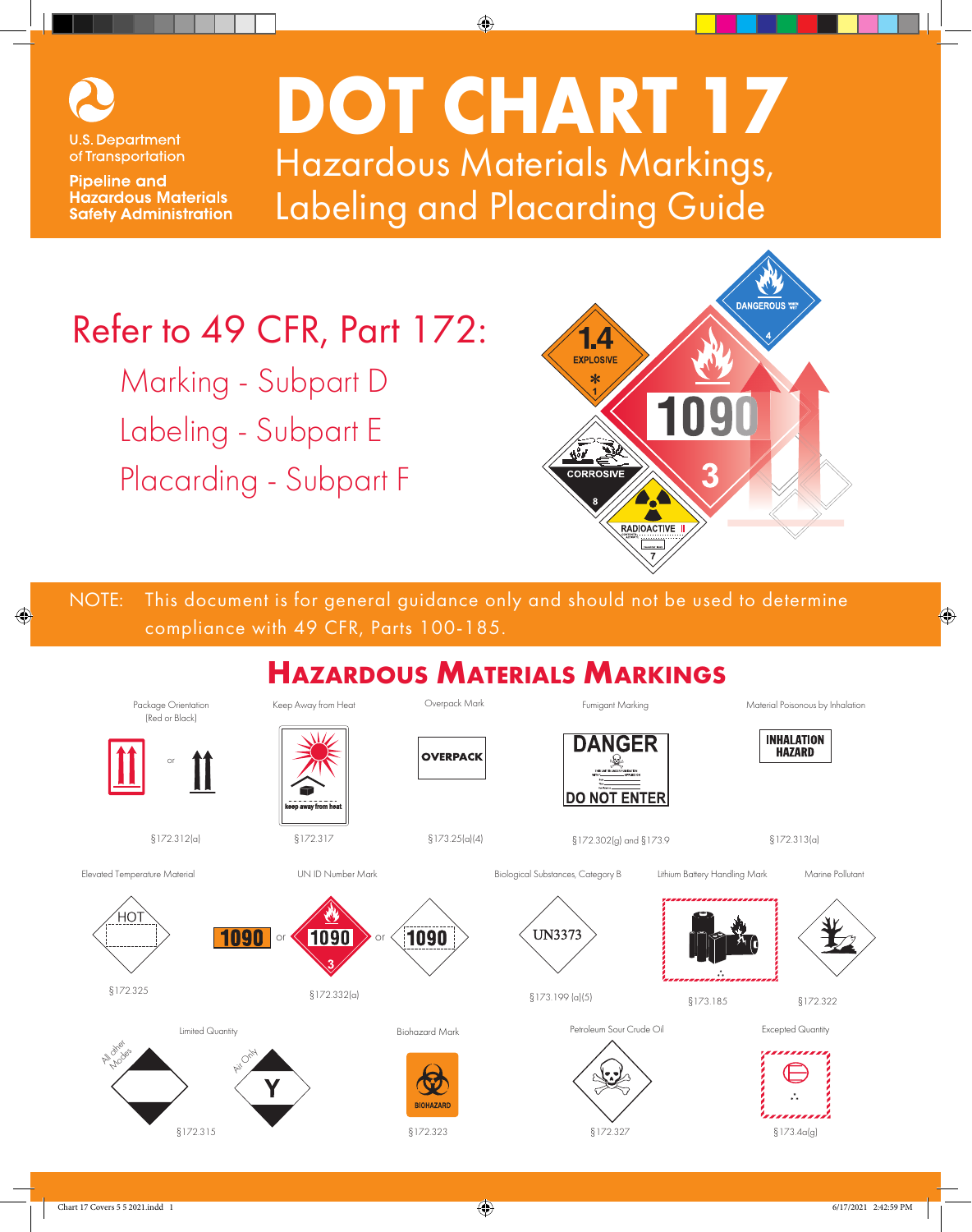## Hazardous Materials Warning Labels

Actual label size: at least 100 mm (3.9 inches) on all sides



For Regulated Medical Waste (RMW), an Infectious Substance label is not required on an outer packaging if the OSHA Biohazard marking is used as prescribed in 29 CFR 1910.1030(g). A bulk package of RMW must display a BIOHAZARD marking.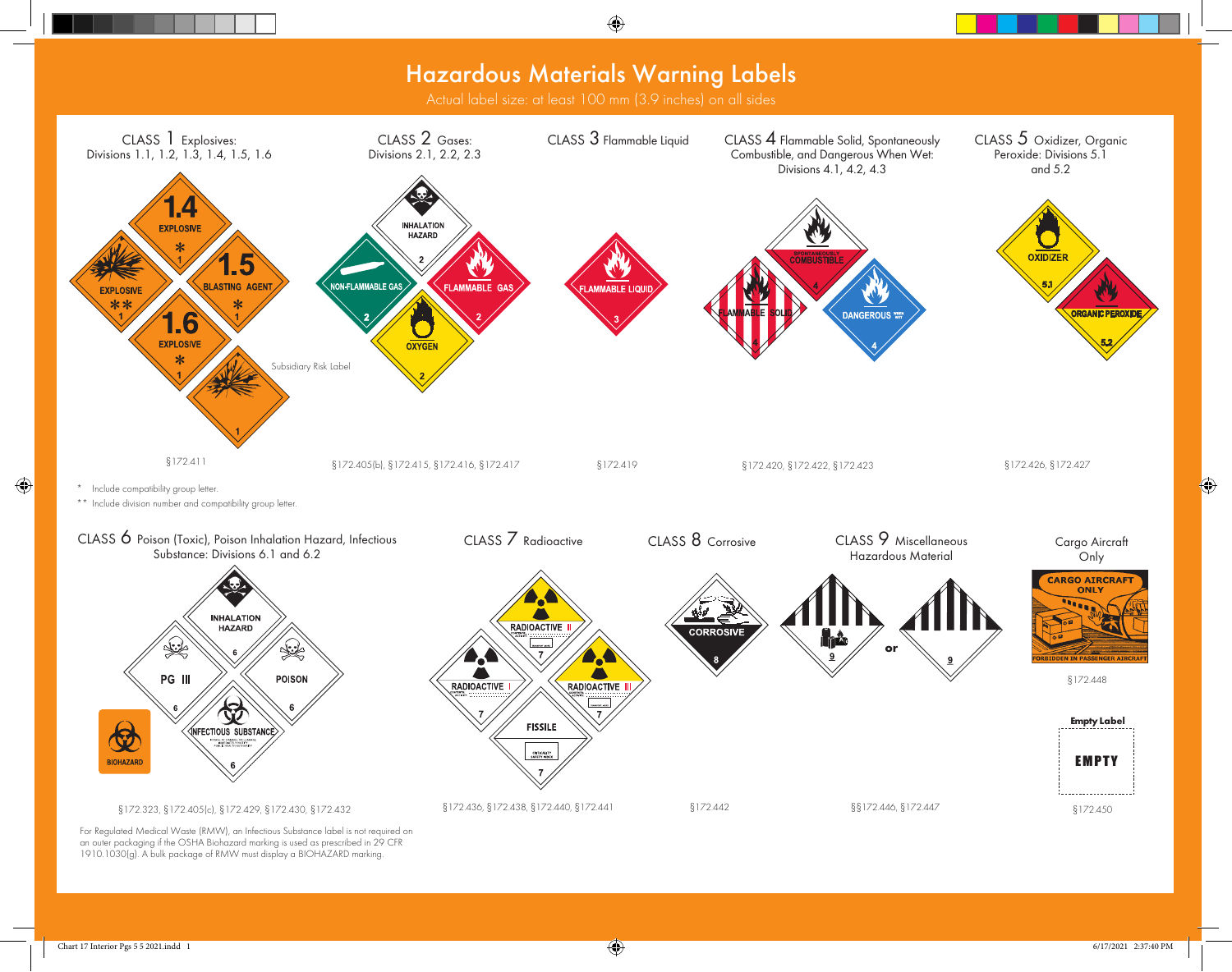### Hazardous Materials Warning Placards

Actual placard size: at least 250 mm (9.84 inches) on all sides



(Vessel transport only).